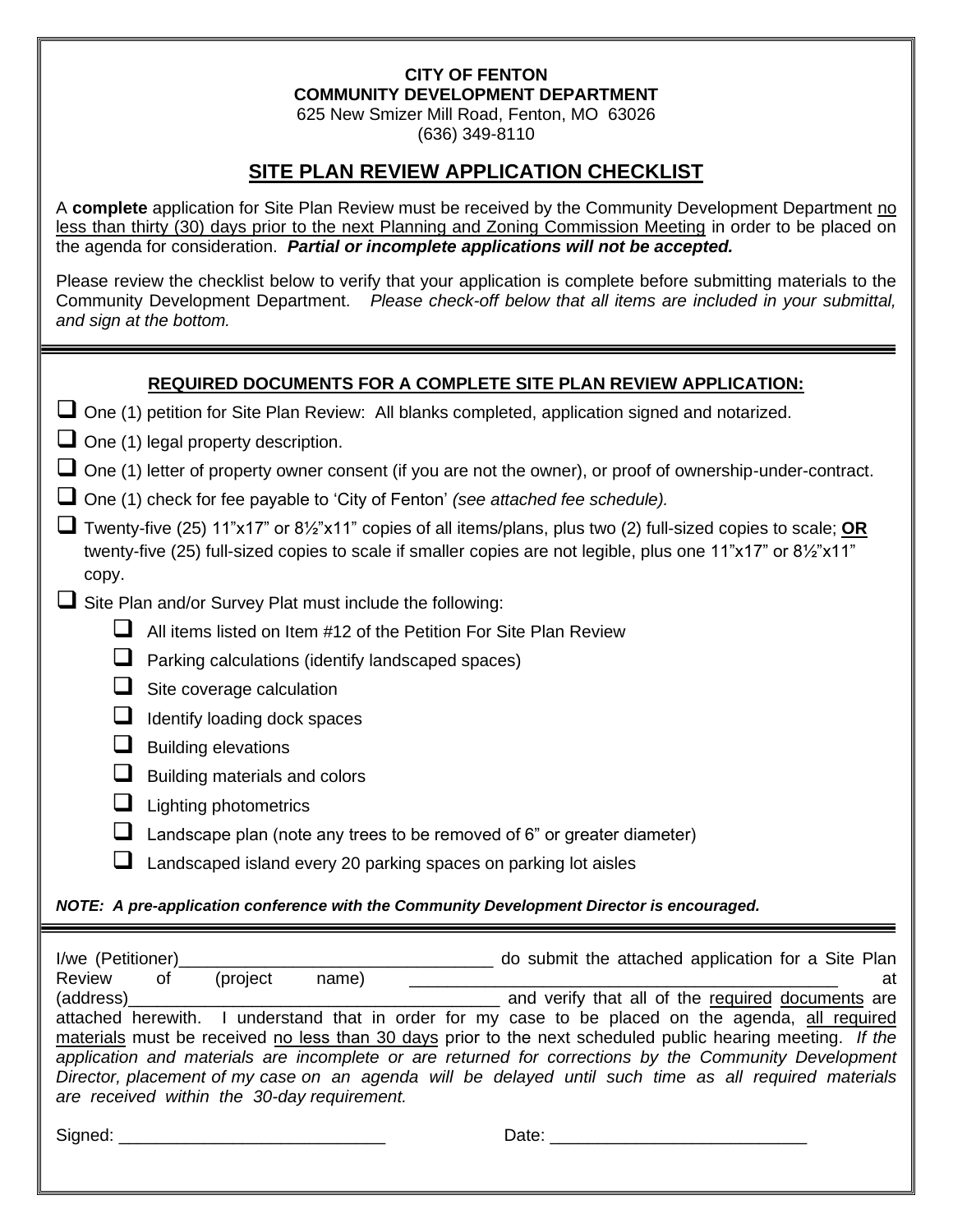### **City of Fenton Community Development Department** 625 New Smizer Mill Road Fenton, MO 63026 (636) 349-8110

### **PETITION FOR SITE PLAN REVIEW**

**DATE: \_\_\_\_\_\_\_\_\_\_\_\_\_\_\_\_\_\_\_\_\_\_\_\_\_\_\_\_ PETITION NO.: \_\_\_\_\_\_\_\_\_\_\_\_\_\_\_\_**

**DATE PAID: \_\_\_\_\_\_\_\_\_\_\_\_\_\_\_\_\_\_\_\_\_\_\_\_ FEE: \_\_\_\_\_\_\_\_\_\_\_\_\_\_\_\_\_\_\_\_\_\_\_\_** 

I (we), the petitioner(s) am (are) seeking a **Site Plan Review** from the City of Fenton. I understand this petition will be scheduled for a public hearing with the Planning and Zoning Commission of the City of Fenton and a recommendation from this Commission will be made to the Board of Aldermen for a final decision.

1. Address and legal description of property (attach if necessary):

- 2. Name of Project and Phase: \_\_\_\_\_\_\_\_\_\_\_\_\_\_\_\_\_\_\_\_\_\_\_\_\_\_\_\_\_\_\_\_\_\_\_\_\_\_\_\_\_\_\_\_\_\_\_\_
- 3. Zoning district of the project: \_\_\_\_\_\_\_\_\_\_\_\_\_\_\_\_\_\_\_\_\_\_\_\_\_\_\_\_\_\_\_\_\_\_\_\_\_\_\_\_\_\_\_\_\_\_\_\_
- 4. Zoning Districts adjoining project area (may be marked on attached zoning map):
- 5. Is density compatible with district guidelines?
- 6. Height, number of stories and form of the proposed buildings:
- 7. Ratio of floor area to the site area (FAR)/Percent lot coverage: \_\_\_\_\_\_\_\_\_\_\_\_\_\_\_\_\_\_\_
- 8. Landscape materials to be placed on site (attach if necessary): \_\_\_\_\_\_\_\_\_\_\_\_\_\_
- 9. Erosion and stormwater run-off control (attach if necessary): \_\_\_\_\_\_\_\_\_\_\_\_\_\_\_
- 10. Exterior building materials and landscaping must comply with specific zone district regulations.
- 11. Location of signs with sign dimensions (attach if necessary):

Information to accompany this application.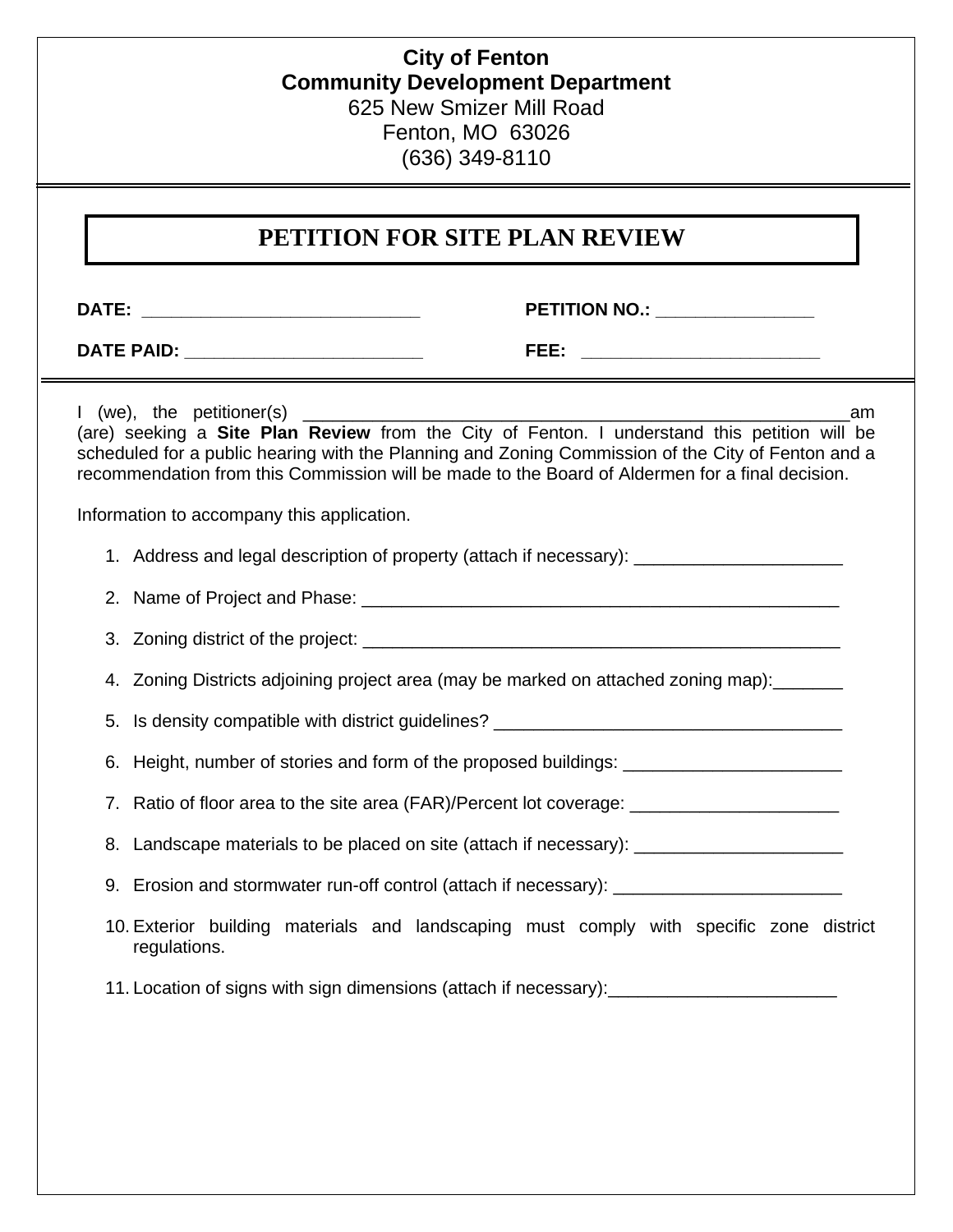### **PETITION FOR SITE PLAN REVIEW Page 2**

|                                                                                                                                                                                                                                | 12. Site Plan of lot with a North directional device and plan scale, showing nearest street<br>intersection, dimensions of the lot showing appropriate angles, bearings, and distances (site<br>plan must be sealed and signed by a licensed surveyor or engineer). Note: Survey Plat must<br>be attached to this petition, if not incorporated as part of Site Plan. Other information required<br>on the site plan: |  |                          |  |  |  |  |  |
|--------------------------------------------------------------------------------------------------------------------------------------------------------------------------------------------------------------------------------|-----------------------------------------------------------------------------------------------------------------------------------------------------------------------------------------------------------------------------------------------------------------------------------------------------------------------------------------------------------------------------------------------------------------------|--|--------------------------|--|--|--|--|--|
|                                                                                                                                                                                                                                | a. Location, size, and use of each building on the lot.                                                                                                                                                                                                                                                                                                                                                               |  |                          |  |  |  |  |  |
|                                                                                                                                                                                                                                | b. All required setbacks and buffer areas.                                                                                                                                                                                                                                                                                                                                                                            |  |                          |  |  |  |  |  |
|                                                                                                                                                                                                                                | c. Elevation renderings, including building height and façade materials.<br>d. Location and type of any proposed landscape materials, and location of all existing<br>trees over six (6) inch caliper.                                                                                                                                                                                                                |  |                          |  |  |  |  |  |
|                                                                                                                                                                                                                                | e. Location, general design and width of driveways, curb cuts, and sidewalks                                                                                                                                                                                                                                                                                                                                          |  |                          |  |  |  |  |  |
| f.                                                                                                                                                                                                                             | Existing and proposed site grades at a minimum of two (2) feet contour intervals. If a<br>site has less than five feet of elevation change, one-foot contours shall be required;<br>contour lines shall extend fifty (50) feet off-site.                                                                                                                                                                              |  |                          |  |  |  |  |  |
|                                                                                                                                                                                                                                | g. An erosion and stormwater runoff control plan.                                                                                                                                                                                                                                                                                                                                                                     |  |                          |  |  |  |  |  |
|                                                                                                                                                                                                                                | h. Location, dimensions, and number of off-street parking and loading spaces.                                                                                                                                                                                                                                                                                                                                         |  |                          |  |  |  |  |  |
|                                                                                                                                                                                                                                | A photometric plan for any proposed off-street parking areas.<br>i.                                                                                                                                                                                                                                                                                                                                                   |  |                          |  |  |  |  |  |
| j.<br>k.                                                                                                                                                                                                                       | Location and screening material of trash enclosures.                                                                                                                                                                                                                                                                                                                                                                  |  |                          |  |  |  |  |  |
|                                                                                                                                                                                                                                | Visual representation, location, and dimensions of signs when Sign Plan is submitted<br>in conjunction with Site Plan Review (See Section 430.350)                                                                                                                                                                                                                                                                    |  |                          |  |  |  |  |  |
| L.                                                                                                                                                                                                                             | Existing and proposed on-site utilities including stormwater collection, detention, gas,<br>electricity, cable service and telephone lines or substations.                                                                                                                                                                                                                                                            |  |                          |  |  |  |  |  |
| Aldermen.                                                                                                                                                                                                                      | I (we) hereby certify that I (we) have a legal interest in the described property, or I (we) am (are) the<br>duly appointed representative(s) of the property owner and that all information given herein is true<br>and a statement of fact. As owner(s) or petitioner(s), I (we) will comply with all requirements and<br>conditions set forth by the City of Fenton's Planning and Zoning Commission and Board of  |  |                          |  |  |  |  |  |
|                                                                                                                                                                                                                                | (Print Name)                                                                                                                                                                                                                                                                                                                                                                                                          |  | (Petitioner's Signature) |  |  |  |  |  |
| Address: Analysis and the contract of the contract of the contract of the contract of the contract of the contract of the contract of the contract of the contract of the contract of the contract of the contract of the cont |                                                                                                                                                                                                                                                                                                                                                                                                                       |  |                          |  |  |  |  |  |
|                                                                                                                                                                                                                                |                                                                                                                                                                                                                                                                                                                                                                                                                       |  |                          |  |  |  |  |  |
|                                                                                                                                                                                                                                | Subscribed and sworn to before me this _____ day of ____________________________ 20___.                                                                                                                                                                                                                                                                                                                               |  |                          |  |  |  |  |  |

**SEAL:**

\_\_\_\_\_\_\_\_\_\_\_\_\_\_\_\_\_\_\_\_\_\_\_\_\_\_\_\_\_ *(Notary Public)*

My Commission expires: \_\_\_\_\_\_\_\_\_\_\_\_\_\_\_ 20\_\_\_\_. 

**REMINDER:** Applications, all attachments, and fee must be received by the Community Development Department at least **thirty (30) days prior to the next Planning and Zoning Commission Meeting** in order to be placed on the agenda for consideration.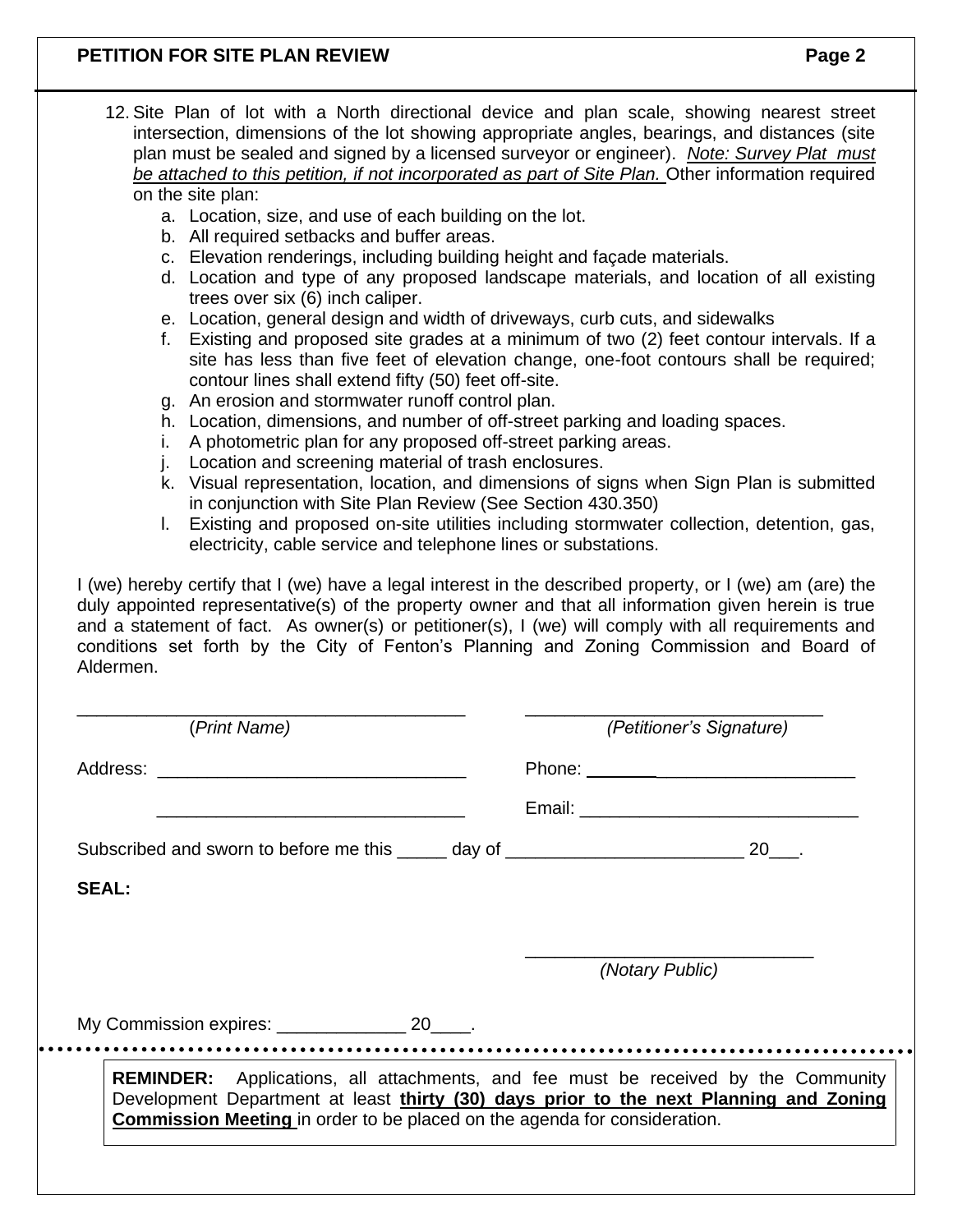# **IMPORTANT NOTICE**

# **Petitions for Public Hearing**

- The Planning and Zoning Commission holds a public hearing on the first Tuesday of every month, 7:00 p.m., at the City of Fenton City Hall, 625 New Smizer Mill Road.
- Prior to the public hearing, the City must have your completed application and other documents delivered to the Community Development Department thirty (30) days in advance of the Commission's next meeting date to post the required public notice. Staff will determine whether the petition will be on the Planning and Zoning Commission agenda for the following meeting.
- Your attendance at the Planning and Zoning Commission meeting is mandatory. Failure to appear will result in a Commission recommendation to continue or deny your request.
- The Planning and Zoning Commission will make their recommendation for approval or denial of your petition to the Board of Aldermen, which meets the fourth Thursday of every month.
- The Board of Aldermen will have final approval or denial of the petition.

### **If you have any questions, please do not hesitate to call the Community Development Department at (636) 349-8110.**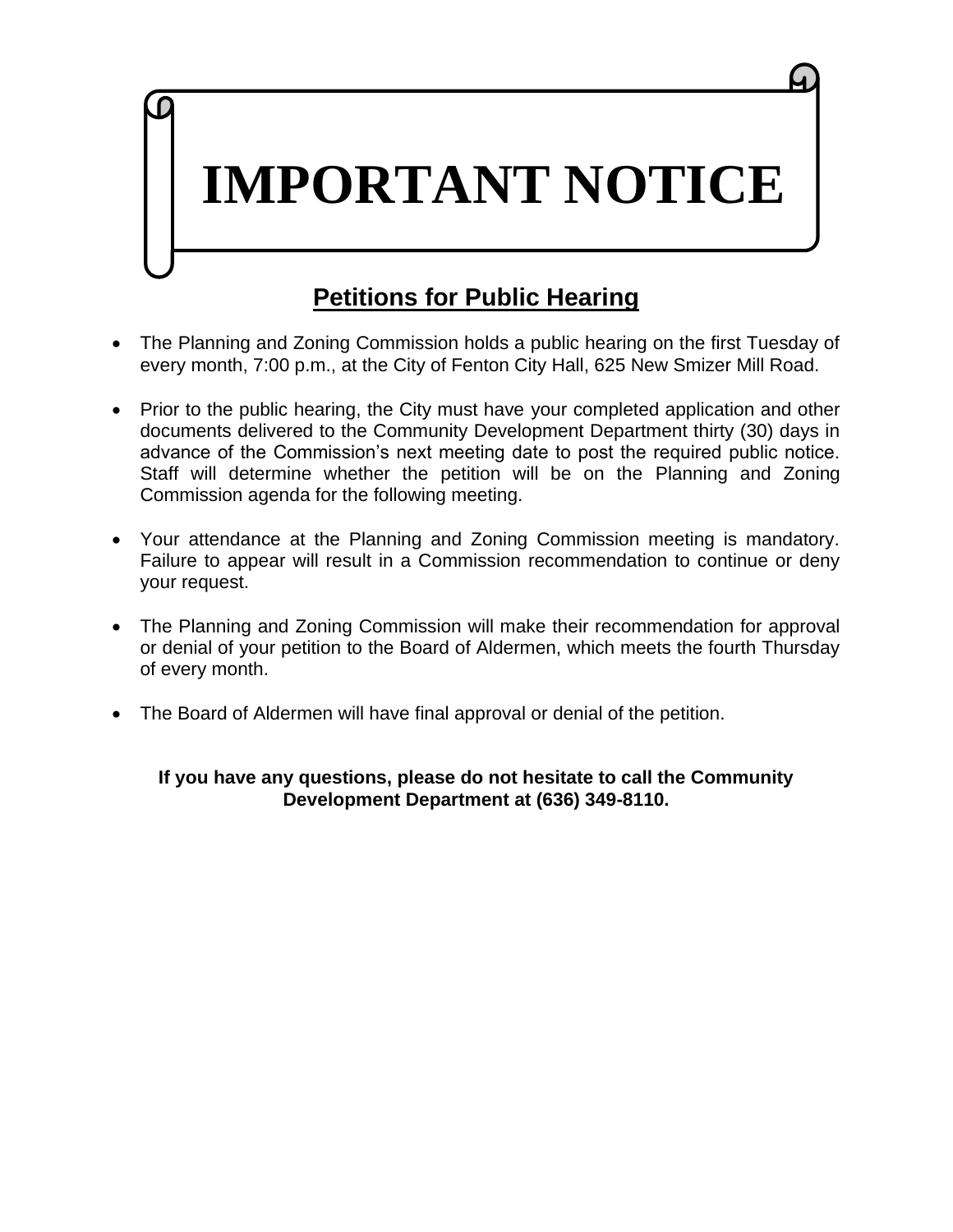### **CHAPTER 435, ARTICLE II: SITE PLAN REVIEW**

- A. Purpose. This Article sets forth Site Plan Review requirements, processes, and review standards for all new Structures, additions, or certain Structural Alterations within the City, except as provided in Subsection (B) below. All applications for Site Plan Review shall be filed with the Community Development Department to be submitted to the Commission for review and recommendations and to the Board.
- B. Exceptions. Unless otherwise provided for within this Code, Site Plan Review is not required for the following:
	- 1. Single-Family or Two-Family Dwellings and associated Accessory Buildings, Structures, or Uses.
	- 2. Exterior Building remodels, including, but not limited to, new or replacementroofs, windows, Facade materials (Facade), doors and dock doors, where the Building Height and/or Gross Floor Area of the Building is not altered.
	- 3. Signage (see Section 430.350).
	- 4. New and replacement Decks, canopies, awnings, Patios, Porches, sidewalks, stairs, and dock ramps.
	- 5. Driveway or Off-Street Parking Area resurfacing, replacement, or expansions.
	- 6. Retaining Walls under eight (8) feet in height.
	- 7. Interior remodels and finishes.
	- 8. Accessory Buildings, Structures, or Uses under two hundred (200) square feet and associated with a Non-Residential Use.

This exception to Site Plan Review set forth above does not exempt those activities from other applicable requirements of this Code nor from obtaining all necessary permits.

- C. Off-Site Considerations. The Site Plan must be reviewed to understand how it willaffect the surrounding development area, its spin-off development, traffic congestion, adjacent parcels, pavements, and lot size.
- D. Application Submission Requirements For Site Plan Review. An application for SitePlan Review shall be submitted on forms prescribed for this purpose by the Director, along with the application fee in accordance with Addendum A.**2** Said application may be filed by any person submitting proof of a financial, contractual, or proprietary interest in the Property to be developed according to the submitted Site Plan.
- E. Site Plan Requirements. As applicable to the application, a Site Plan with sufficient information for the Director to review the application with the requirements of thisCode shall be included with the application, which may include:
	- 1. North directional device and plan scale.
	- 2. Location, size, and use of each Building on the Lot.
	- 3. All required Setbacks and Buffer Areas.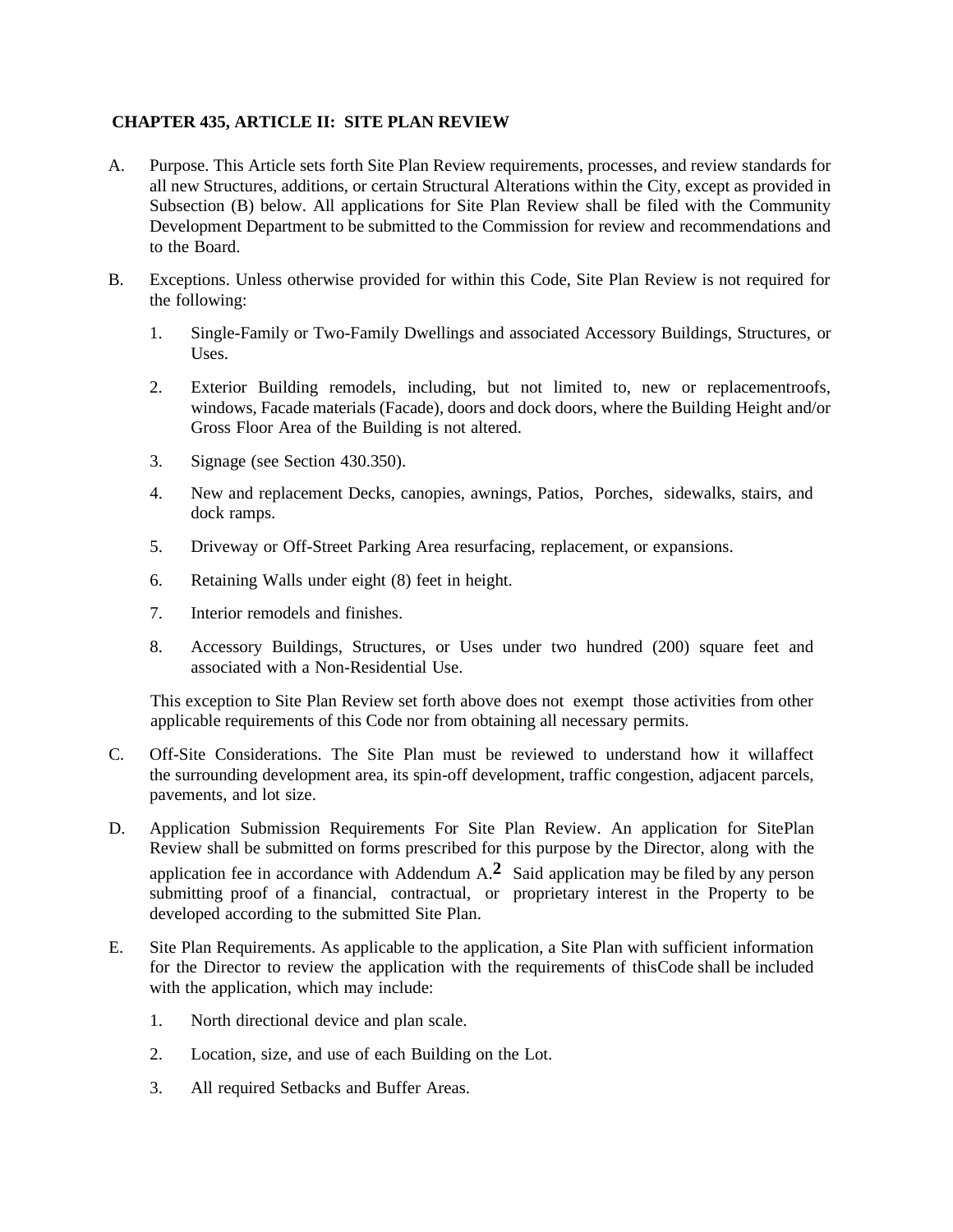- 4. Elevation renderings, including Building Height and Facade materials.
- 5. Dimensions of the Lot and Lot Area.
- 6. Location of all existing trees over six-inch caliper.
- 7. Location and type of any proposed landscape materials.
- 8. Location, general design, and width of Driveways, curb cuts, and sidewalks.
- 9. Existing and proposed site grades at a minimum of two (2) feet contour intervals.If a site has less than five (5) feet of elevation change, one (1) foot contours shallbe required; contour lines shall extend fifty (50) feet off site.
- 10. An erosion and stormwater runoff control plan.
- 11. Location, dimensions, and number of Off-Street Parking and Loading Spaces (seeChapter 430, Article I).
- 12. Location and Screening material of trash enclosures (see Section 425.210).
- 13. Location and illumination levels of Off-Street Parking Area lighting standards inaccordance with Section 430.110.
- 14. Existing and proposed on-site utilities including stormwater collection anddetention, gas, electricity, cable service and telephone lines, or substations.
- 15. Visual representation, location, and dimensions of Signs when Sign plan issubmitted in conjunction with Site Plan Review under Section 430.350.
- 16. A photometric plan for any proposed Off-Street Parking Areas (see Chapter 430,Article I).
- F. The Director may waive the requirement for a Site Plan or information required thereon or on the application upon written request of the Applicant and a finding by the Director that based on the specific facts of the application such information would notbe necessary to review the application for compliance with this Code.